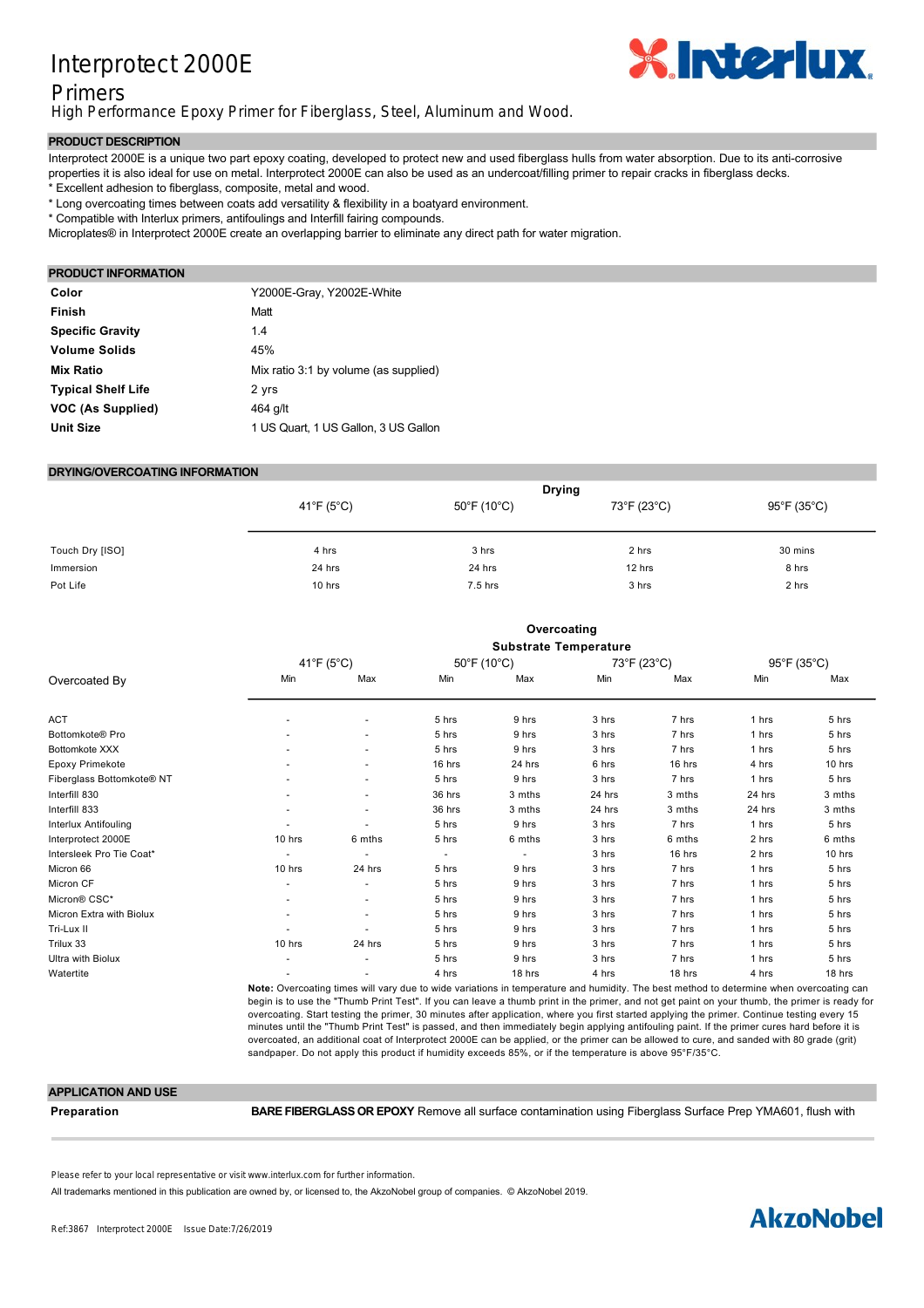# Interprotect 2000E



**Primers** High Performance Epoxy Primer for Fiberglass, Steel, Aluminum and Wood.

|                                 | fresh water. Allow to dry. Sand with 80 grade (grit) paper. Remove sanding residue. Wipe with Fiberglass Solvent Wash<br>202.                                                                                                                                                                                                                                                                                                                                                                                                                                                                                                                                                                                                                                                                                                                                                                                                                                                                                                                                                                                                                                                                                                                                                                                                                                   |
|---------------------------------|-----------------------------------------------------------------------------------------------------------------------------------------------------------------------------------------------------------------------------------------------------------------------------------------------------------------------------------------------------------------------------------------------------------------------------------------------------------------------------------------------------------------------------------------------------------------------------------------------------------------------------------------------------------------------------------------------------------------------------------------------------------------------------------------------------------------------------------------------------------------------------------------------------------------------------------------------------------------------------------------------------------------------------------------------------------------------------------------------------------------------------------------------------------------------------------------------------------------------------------------------------------------------------------------------------------------------------------------------------------------|
|                                 | <b>STEEL</b> Degrease by wiping with a rag soaked in Fiberglass Solvent Wash 202. Gritblast to near white metal surface. A<br>surface profile of 2-3 mils (50-75 microns) is recommended. If gritblasting is not possible, grind the surface with a 36 grit<br>grinding disc or sand with 40-60 grit sandpaper. Bring the surface to a uniform, clean, bright metal surface with a<br>surface profile of 2-3 mils (50-75 microns). Remove sanding residue and immediately apply a coat of Interprotect 2000E,<br>thinned 15-20%. Apply 4-5 additional coats of Interprotect 2000E.<br>ALUMINUM Degrease by wiping with a rag soaked in Fiberglass Solvent Wash 202. Grit blast, grind with a 36 grit disc,<br>or sand with 40-60 grit sandpaper. If gritblasting, use aluminum compatible materials. Bring the surface to a uniform,<br>clean, bright metal surface. A surface profile of 2-3 mils (50-75 microns) is recommended. Remove sanding residue with<br>a brush, vacuum or by blowing off with a clean air line. Within 1 hour of preparing the surface, apply a coat of<br>Interprotect 2000E thinned 15-20% with the correct thinner. Apply 4-5 additional coats of Interprotect 2000E.<br><b>BARE WOOD</b> Sand with 80-180 grade (grit) paper. Remove oil from oily woods eg teak, using Special Thinner 216 or<br>2316N. Change rags frequently. |
| Method                          | If filling is required, use appropriate filler after the first coat of Interprotect 2000E has been applied. Before painting,<br>remove any dust with a dust wipe. Only 1 coat is required when used as a tie coat over Interprime 450 VOC.                                                                                                                                                                                                                                                                                                                                                                                                                                                                                                                                                                                                                                                                                                                                                                                                                                                                                                                                                                                                                                                                                                                      |
| Hints                           | Mixing Stir or shake individual components thoroughly. Add curing agent to the base at 1 part curing agent to 3 parts<br>base (by volume). Stir and leave for 20 minutes induction time and to allow the bubbles to disperse. If thinning is needed,<br>add thinner after the induction time.<br><b>Thinner</b> Reducing solvent 2316N or Brushing Liquid 2333N<br>Cleaner Fiberglass Solvent Wash 202, Reducing solvent 2316N or Brushing Liquid 2333N<br>Airless Spray Pressure: 165 bar/2400 psi. Tip Size: 1880-2680, 0.44-0.53mm/17-21 thou.<br><b>Conventional Spray</b><br>Pressure Pot:<br>Pressure: 3.44-4.47 bar/50-65 psi (gun pressure); 10-15 psi (pot pressure). Tip Size: 1.5-1.8 mm/60-70 thou.<br>Siphon Cup:<br>Pressure: 3.44-4.47 bar/50-65 psi - gun pressure. Tip Size: 1.8-2.2 mm/70-85 thou. Pressure: <2 bar (Pot)/3-4 bar<br>(Atomising). Thin using 10-15% 2316N or YTA910.<br><b>Brush</b> Use a natural bristle brush.<br>Roller Use a 3/8" nap solvent resistant roller.<br><b>Other</b> To figure out how much paint is necessary for below the waterline surfaces, use the following formula: Wetted<br>Surface Area (WSA) = LOA x Beam x .85, then divide the WSA by 60 when brushing/rolling, or 45 when spraying. The<br>number you calculate will be the number of gallons necessary to reach 10 mils                       |
| <b>Some Important Points</b>    | Do not use below 5°C/41°F. Do not apply over conventional (one-pack) coatings. Do not apply when there is a chance of<br>condensation forming on the surface. Ambient temperature should be minimum 5°C/41°F and maximum 35°C/95°F.<br>Product temperature should be minimum 10°C/50°F and maximum 35°C/95°F. Substrate temperature should be minimum<br>5°C/41°F and maximum 35°C/95°F.                                                                                                                                                                                                                                                                                                                                                                                                                                                                                                                                                                                                                                                                                                                                                                                                                                                                                                                                                                        |
| <b>Compatibility/Substrates</b> | Apply to clean, dry, properly prepared surfaces only. Do not apply over one part paints. When applying vinyl antifoulings<br>such as VC Offshore and Baltoplate® to Interprotect, apply an extra coat and allow epoxy to cure overnight then sand<br>with 80 grade (grit) paper to avoid wrinkling. When overcoating with VC 17m or VC 17m Extra allow Interprotect 2000E<br>to dry for 24 - 36 hours, then sand with 180-220 grit sand paper.                                                                                                                                                                                                                                                                                                                                                                                                                                                                                                                                                                                                                                                                                                                                                                                                                                                                                                                  |
| <b>Number of Coats</b>          | Substrate priming before application of fairing compound: 1.<br>For Blister Prevention & Anti-corrosive system: 4-5cts by roller, 2-3cts by spray as required to reach 10 mils DFT.<br>For the ultimate no sand system: 1.                                                                                                                                                                                                                                                                                                                                                                                                                                                                                                                                                                                                                                                                                                                                                                                                                                                                                                                                                                                                                                                                                                                                      |
| Coverage                        | (Theoretical) - 135.6 ft <sup>2</sup> /gal by airless spray, 240 (ft <sup>2</sup> /Gal) by brush<br>(Practical) - 105.8 ft <sup>2</sup> /gal by airless spray                                                                                                                                                                                                                                                                                                                                                                                                                                                                                                                                                                                                                                                                                                                                                                                                                                                                                                                                                                                                                                                                                                                                                                                                   |
| Recommended DFT per coat        | 2.6 mils dry by brush / roller, 5.4 mils dry by spray                                                                                                                                                                                                                                                                                                                                                                                                                                                                                                                                                                                                                                                                                                                                                                                                                                                                                                                                                                                                                                                                                                                                                                                                                                                                                                           |
| Recommended WFT per coat        | 5.6 mils wet by brush / roller, 12 mils wet by spray                                                                                                                                                                                                                                                                                                                                                                                                                                                                                                                                                                                                                                                                                                                                                                                                                                                                                                                                                                                                                                                                                                                                                                                                                                                                                                            |
| <b>Application Methods</b>      | Airless Spray, Brush, Conventional Spray, Roller                                                                                                                                                                                                                                                                                                                                                                                                                                                                                                                                                                                                                                                                                                                                                                                                                                                                                                                                                                                                                                                                                                                                                                                                                                                                                                                |

#### **TRANSPORTATION,STORAGE AND SAFETY INFORMATION**

| <b>Storage</b> | <b>GENERAL INFORMATION:</b>                                                                                                    |
|----------------|--------------------------------------------------------------------------------------------------------------------------------|
|                | Exposure to air and extremes of temperature should be avoided. For the full shelf life of this product to be realized          |
|                | ensure that between use the container is firmly closed and the temperature is between 5°C/41°F and 35°C/95°F. Keep             |
|                | out of direct sunlight.                                                                                                        |
|                | <b>TRANSPORTATION:</b>                                                                                                         |
|                | Interprotect 2000E should be kept in securely closed containers during transport and storage.                                  |
| Safety         | <b>GENERAL:</b>                                                                                                                |
|                | Read the label safety section for Health and Safety Information, also available from our Technical Help Line.                  |
|                | DISPOSAL:                                                                                                                      |
|                | Do not discard tins or pour paint into water courses, use the facilities provided. It is best to allow paints to harden before |
|                | disposal.                                                                                                                      |
|                | Remainders of Interprotect 2000E cannot be disposed of through the municipal waste route or dumped without permit.             |
|                |                                                                                                                                |

Please refer to your local representative or visit www.interlux.com for further information.

*can accept no responsibility for the performance of the product or for any loss or damage (other than death or personal* All trademarks mentioned in this publication are owned by, or licensed to, the AkzoNobel group of companies. © AkzoNobel 2019.